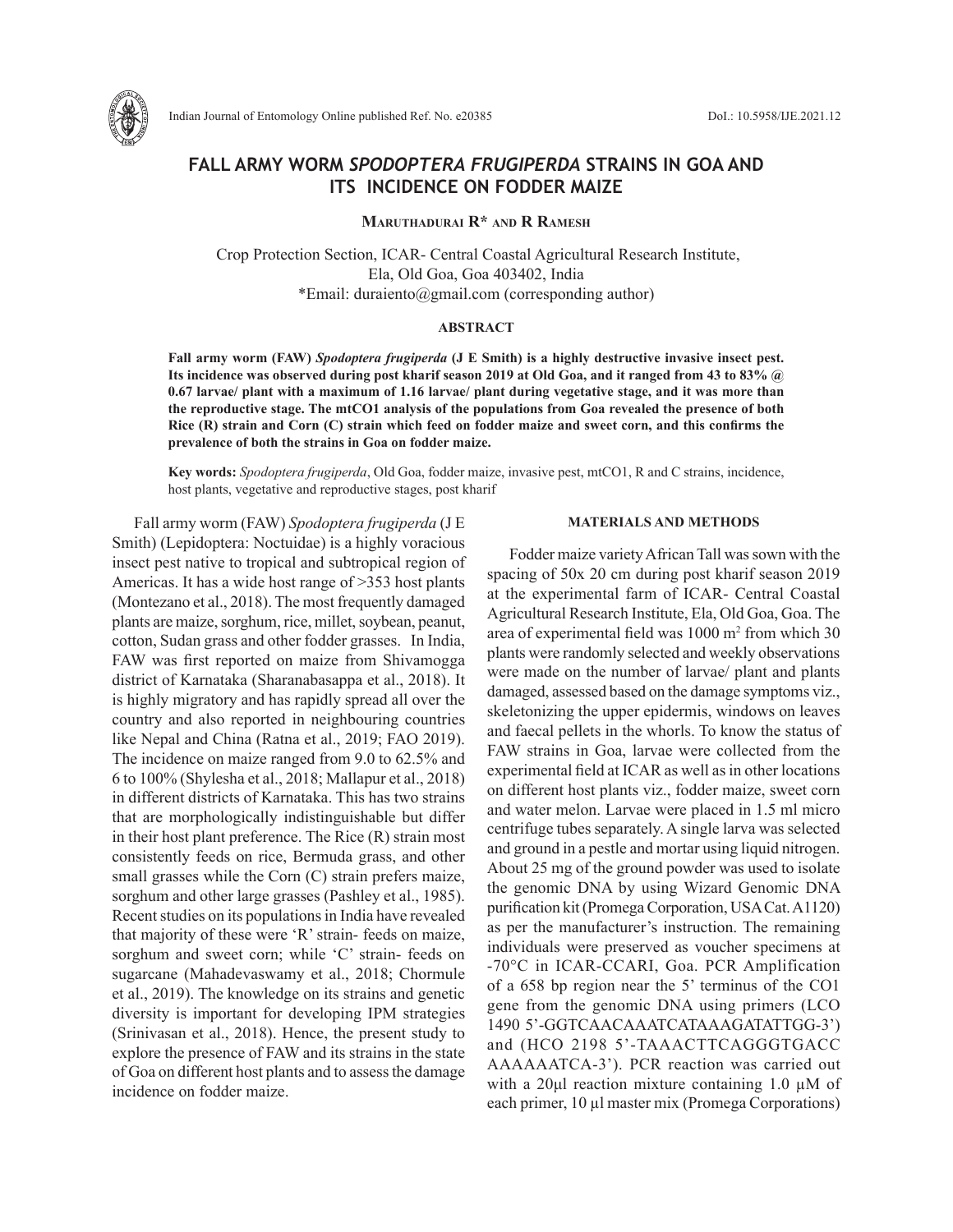and 50ng of the DNA template in Mastercycler Pro (Eppendorf, GmBH) thermal cycler with the following conditions. Initial denaturation of 94 °C for 5 min; 35 cycles of 94 $\degree$ C for 60 sec, 50 $\degree$ C for 60 sec, 72 $\degree$ C for 60 sec and final extension of 10 min at 72°C. The amplicon was visualised on 1.2% agarose gel containing 0.5 μg/ ml of ethidium bromide the amplified product was purified using Qiagen Mini elute PCR purification kit (Qiagen India) and quantified using Nano drop-1000 (Thermo fisher scientific, USA). The purified fragments were sequenced by M/S Eurofins Genomics India Pvt. Ltd., Bengaluru, India. Sequences were edited manually and aligned using Clustal W and submitted in NCBI GenBank. Phylogenetic analysis was performed using MEGA-X (Kumar et al., 2018) by using neighbor-joining (NJ) and the algorithm of maximum composite likelihood with 1000 bootstrap resamplings. The phylogenetic tree was generated using mtCO1 sequences of 45 *S. frugiperda* from the NCBI Genbank database which include the sequences from India, from across the world and representing both 'R' and 'C' strains.

#### **RESULTS AND DISCUSSION**

The data reveals that FAW larval counts and damage incidence varied in different growth stages, ranging from 0.67 to 1.16 larvae/ plant during vegetative stage, with more larvae in the vegetative stage compared to the reproductive stage. Damage in vegetative to reproductive stage revealed that 18.72 plants got infested/ 1000 m<sup>2</sup> amounting to 43 to 83% with maximum being during vegetative stage. In India, severe damage had been reported in various states 9.0 to 62.5% in Karnataka, 56 to 92% in Rajasthan and 16 to 52% on fodder maize in Goa (Shylesha et al., 2018; Meena et al., 2019; Maruthadurai and Ramesh, 2020). Jaramillo et al. (2019) in different phenological stage of corn found more larvae in the vegetative stage than in the reproductive stage.

There are two morphologically identical host strains of FAW that are defined by their host plant preferences but can be distinguished by molecular techniques (Pashley et al., 1985). The BLAST analysis of the sequences took into account all the NCBI GenBank sequences and obtained accession numbers of the mtCO1 DNA sequences (MT791628 to MT791636). The analysis revealed that the Goa populations were 99% identical to the sequences from India and other countries. Phylogenetic tree of mtCO1 gene sequences was generated using the neighbor joining (NJ) algorithm and the phylogenetic tree carrying boot strap values

is presented in Fig. 1. Further sequence analysis for mtCO1 5' revealed the presence of both 'R' strain and 'C' strains in Goa. Seven isolates (S1, S2, S3, S4, S5, S6 and S7) were aligned with 'R' strain and two isolates  $(S8 \text{ and } S9)$  were aligned with 'C' strain. The previous studies on isolate MK368810 was found aligning with 'R' strain (Maruthadurai and Ramesh, 2020). Nucleotide variations between 'R' strain and 'C' strain are observed in 11 positions (34, 79, 133, 169, 220, 451, 526, 532, 562, 596, 625) when 'R' and 'C' strains of Indian and global population was analysed (Table 1). Similar results were reported by Mahadeva Swamy et al.  $(2018)$ . Periodical sampling during the entire crop period, revealed the presence of 'R' strain and 'C' strain in Goa on fodder maize which indicated that both strains of *S. frugiperda* have been occurring in the Coastal state of Goa. These results derive support from those of Bhavani et al. (2019) in which the analysis indicated the presence of 'R' strain and 'C' strain in sugarcane at Anakapalle in Andhra Pradesh; also with those of Chormule et al. (2019) on the presence of 'C' strain  $(\text{30 and 32})$  were anglied with otide variations betw n and giobal populati  $\frac{5}{10}$ . I CHOURAI Samp



Fig 1. Phylogenetic neighbor-joining tree based on the partial 5'mtCO1 gene sequences of isolates of *S. frugiperda*; isolates from this study represented by red triangular block, previously reported 'Rice' strain from Goa is represented by red circular block and 'Rice' and 'Corn' reference strains by a square block. All others strains are reference strains obtained from the GenBank database for phylogenetic analysis. The tree was generated by MEGA-X software using the NJ and the algorithm of Maximum composite likelihood with 1000 bootstrap re-samplings. Numbers at each branch indicate bootstrap value. Scale bar represents 2 nucleotide substitutions/ 1000 nucleotides.